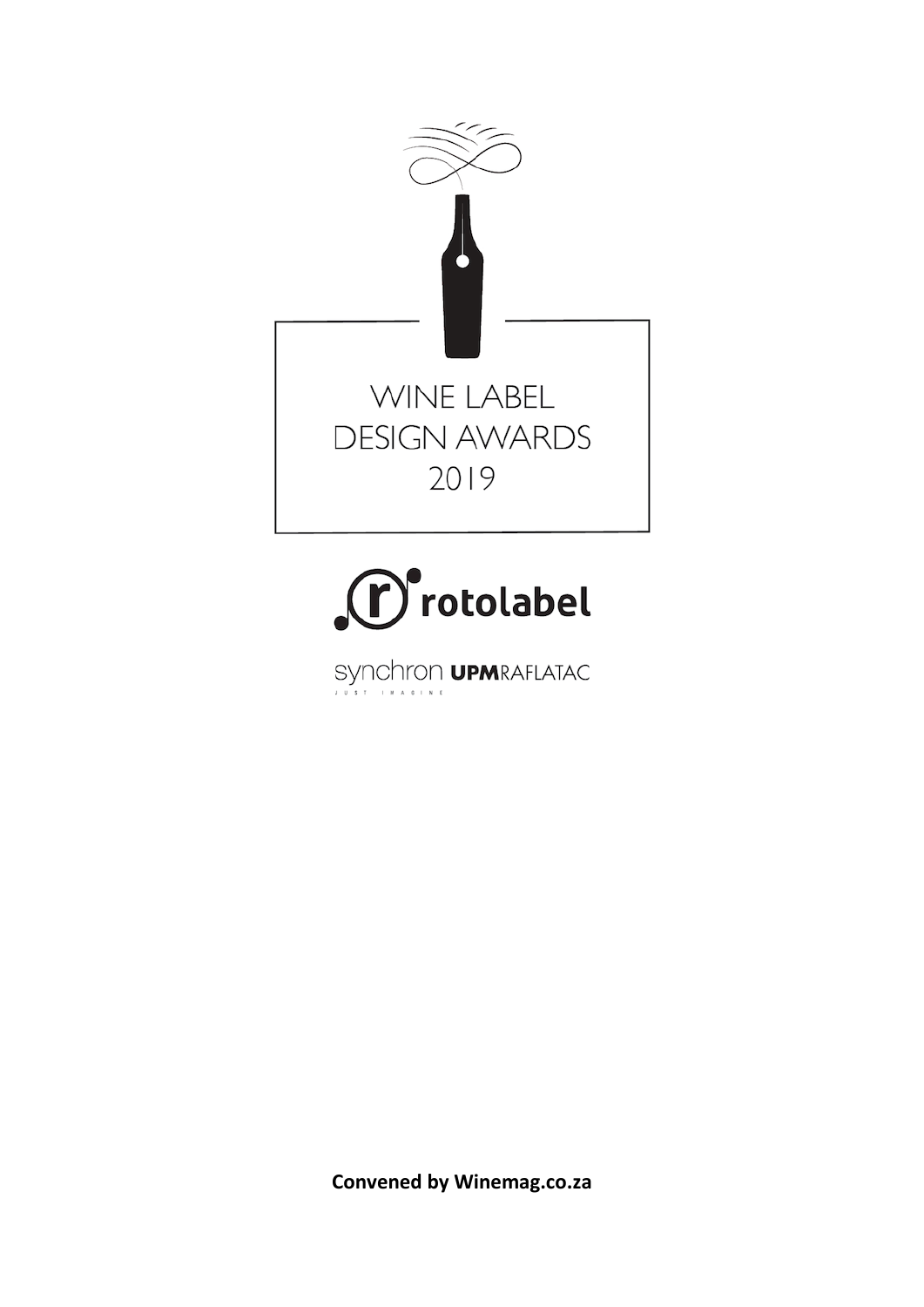# **INTRODUCTION**

The fifth annual Wine Label Design Awards, proudly sponsored by self-adhesive label supplier Rotolabel with Synchron and UPM Raflatac in a secondary capacity, were convened by Winemag.co.za. Labels are a vital component of product branding serving to identify ownership, show origins, describe contents and ultimately to persuade buyers. The motivation for the competition was therefore to reward outstanding design as an influence on wine purchases.

# **METHODOLOGY**

Wines were judged in four categories: 1) R80 a bottle or under; 2) over R80 a bottle; 3) R500 a bottle and over and 4) labels forming a series. Judging criteria include originality of concept, execution, shelf appeal and effectiveness as a piece of communication.

A panel of five judges officiated, this made up as follows: Christian Eedes, editor of Winemag.co.za; Rebecca Constable, specialist buyer for wine at Woolworths; Franck Dangereux, chef and co-owner of the Foodbarn at Noordhoek Farm Village; Sean Harrison, advisor to brand consultancy Graft; and Carla Kreuser, independent graphic designer and illustrator.

A total of 83 entries were received, 30 of these receiving awards.

# **KEY FINDINGS**

The quality of work continues to improve year on year, judge Carla Kreuser moved to comment that she felt South African wine was increasingly "coming of age" in the sense that the far more entries appeared to be based on an original concept executed with confidence rather than being derivative or clichéd.

That said, much of the work sought to convey the uniqueness of a particular wine or range of wine's geographic origins. This, of course, is perfectly logical as terroir or the importance of provenance is a central tenet of wine appreciation but how to execute in a way that hasn't been done before? Designers too often resort to some sort of image of the landscape, no further idea deemed necessary, and such labels quickly become predictable. Place of origin as a means of differentiation in the market place should be a departure point rather than an end in itself when embarking on the design process.

In previous years, wines set to sell at entry level have tended to disappoint, lacking taste and intellectual interest, and this was unfortunately again the case this year, the notable exception being the bag-in-box entry from Ben Wren Wine Co. designed by The Butcher's Shop, which would look good in even the best stocked domestic fridges.

Having said that designers were not overly inclined to follow trends, it was quite extraordinary how many executions incorporated a gun metal grey/steel colour scheme, the consequence being a loss of distinctiveness. Visiting a couple of retail outlets and seeing what's already on the shelves before undertaking a design job would surely avoid this pitfall.

What of the Grand Prix? The Wine Thief brand sees sommelier-at-large Ewan Mackenzie collaborating with various producers across the country to put together small-batch wines. Each label is the same design although the background colour and the corresponding wax capsule change as the individual wine changes.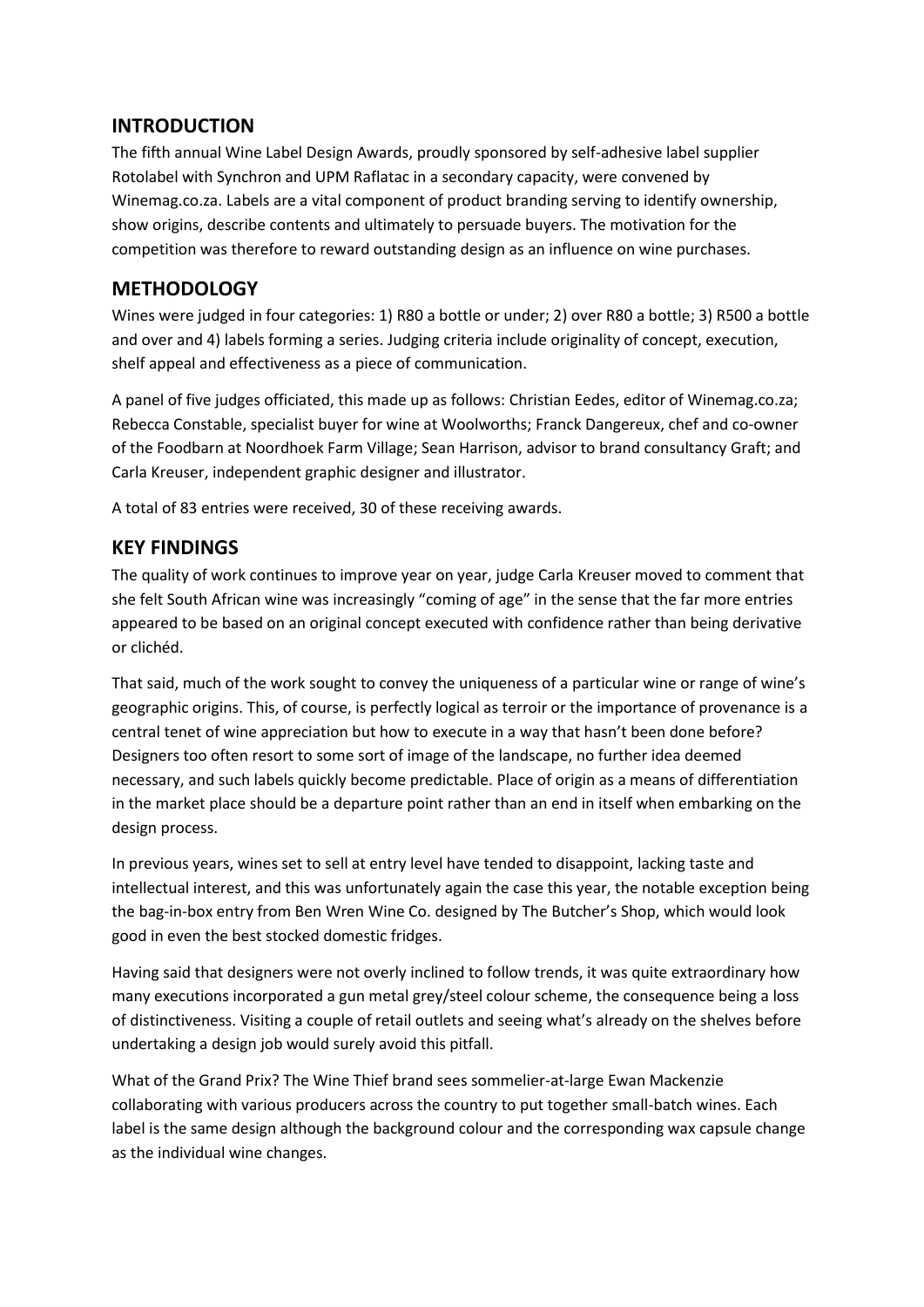The design of the labels incorporate elements of three different 1948 Ordinance Survey maps overlaid on top of each other, these being the contour lines of the Slanghoek valley, the river systems of Bot River and the farm lines of the Paardeberg – what Mackenzie and design firm Studio Collective succeed in communicating is that he is utterly committed to terroir but in a way that is easily reproducible and hence cost-effective. The printing of the labels itself is also such as to save money while still looking premium. A final touch are the wine boxes – Mackenzie rather cheekily recycles those from other, more established producers turning them inside out and then spraypainting them with his own logo. The judges very much liked how this went towards addressing the important issue of sustainability.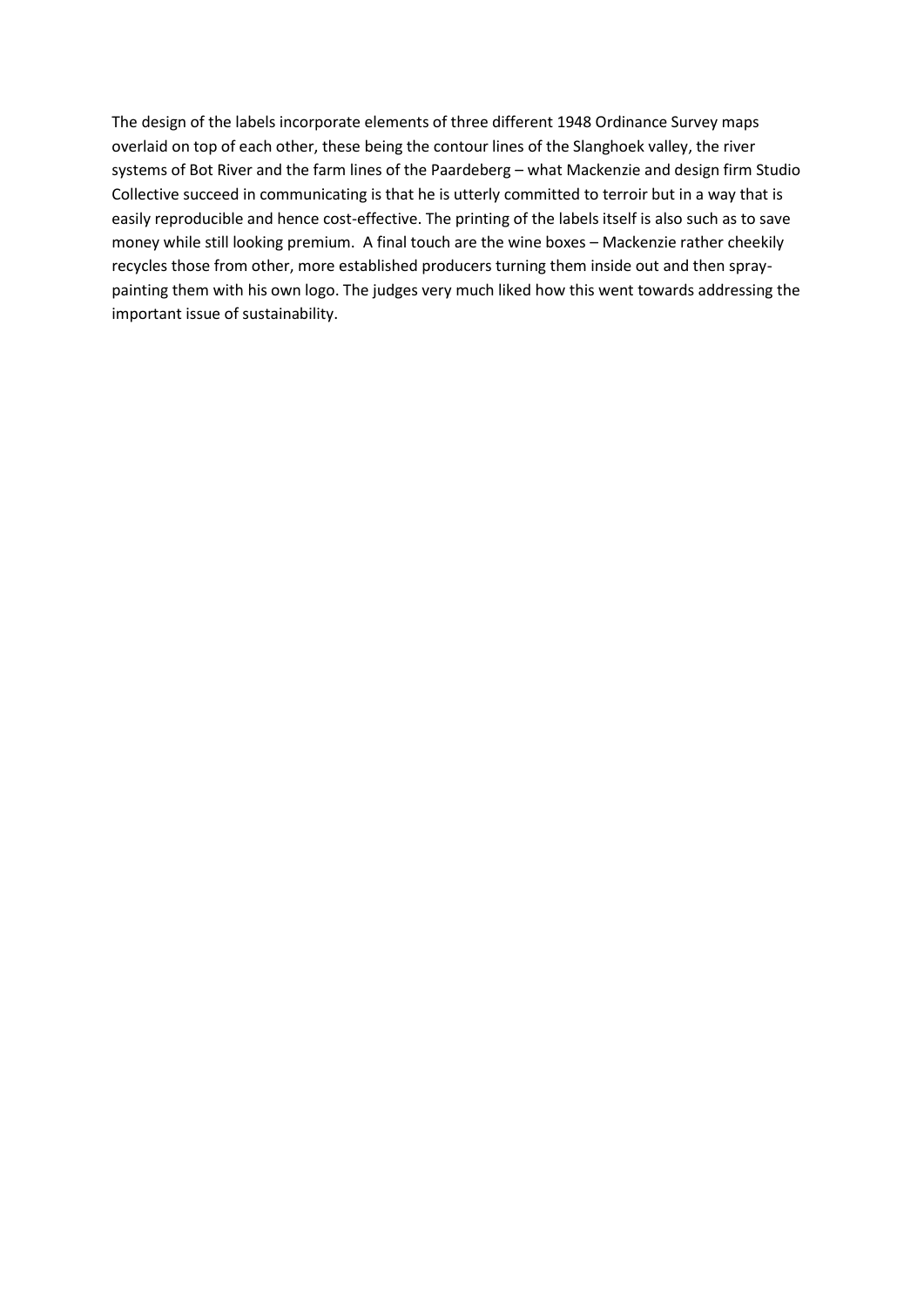## **GRAND PRIX**

The Wine Thief: Cape White Blend 2017, Chardonnay 2016, Chenin Blanc 2013, Pinot Noir 2014, Roussanne 2017 Design firm: Studio Collective

# **PEOPLE'S CHOICE AWARD**

Black Elephant Vintners & Co. The Honey Thief Design firm: Trompe Le Monde

# **GOLD AWARDS**

**Single wine selling for R80 a bottle or under** Ben Wren Wine Co. Sauvignon Blanc 2018 3L Design firm: The Butcher's Shop

**Single wine selling for over R80 a bottle** Simonsig "50" Steen 2017

Design firm: ALDC

**Single wine selling for over R80 a bottle** Orpheus & The Raven Old Bush Vine Chenin Blanc 2017 (The Vinoneers)

Design firm: Bravo Design

**Single wine selling for over R500 a bottle**

Plaisir de Merle Signature Blend 2012 Design firm: Just Design

#### **Wines in a series – no price constraints**

Orpheus & The Raven: Old Vine Chenin Blanc 2017, The Swansong Gewürztraminer 2016, No. 42 2017 (The Vinoneers) Design firm: Bravo Design

#### **Wines in a series – no price constraints**

The Wine Thief: Cape White Blend 2017, Chardonnay 2016, Chenin Blanc 2013, Pinot Noir 2014, Roussanne 2017 Design firm: Studio Collective

**Wines in a series – no price constraints** Schultz Family Wines: Dungeons Cabernet Sauvginon 2016, Pepper Street Syrah 2017, Skeleton Bay Chenin Blanc 2018 Design firm: Janneman Solms

## **SILVER AWARDS**

**Single wine selling for over R80 a bottle** Black Elephant Vintners & Co. The Honey Thief Design firm: Trompe Le Monde

**Single wine selling for over R80 a bottle** Groote Post Salt of the Earth Shiraz Cinsault 2015 Design firm: ALDC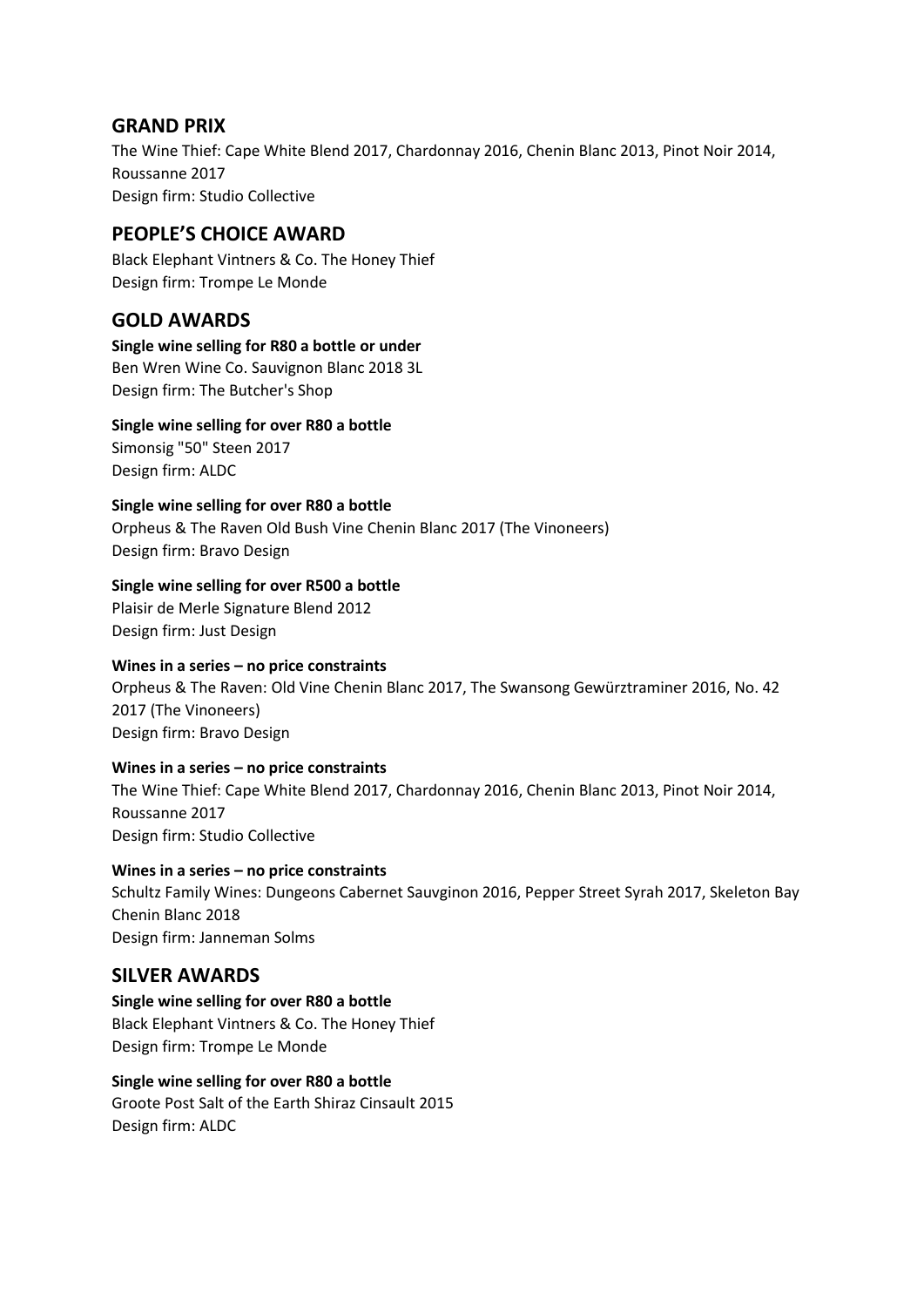**Single wine selling for over R80 a bottle** Groote Post Seasalter 2018 Design firm: ALDC

**Single wine selling for over R80 a bottle** Oak Valley Groenlandberg Pinot Noir 2017 Design firm: ALDC

**Single wine selling for over R80 a bottle** Orpheus & The Raven Swansong Gewürztraminer 2016 (The Vinoneers) Design firm: Bravo Design

**Single wine selling for over R80 a bottle** Schutlz Family Wines Pepper Street Syrah 2017 Design firm: Janneman Solms

**Single wine selling for over R80 a bottle** Sijnn Red 2015 Design firm: White Space Creative

**Single wine selling for over R80 a bottle** Tesselaarsdaal Pinot Noir 2018 Design firm: Pearly Yon: Simone Hodgkiss

**Single wine selling for over R500 a bottle** Plaisir de Merle Charles Marais 2013 Design firm: Just Design

**Single wine selling for over R500 a bottle** Tokara Telos 2015 Design firm: ALDC

**Wines in a series – no price constraints** Oldenburg Vineyards: Cabernet Franc 2015, Chardonnay 2018, Syrah 2015 Design firm: White Space Creative

## **BRONZE AWARDS**

**Single wine selling for over R80 a bottle** Arbeidsgenot Shiraz 2017 (Meerhof) Design firm: Melanie Uys Design Studio

**Single wine selling for over R80 a bottle** Cavalli The Foal Chardonnay 2016 Design firm: Lauren Smith and Kim van Vuuren

**Single wine selling for over R80 a bottle** Hazendal Chenin Blanc 2017 Design firm: TWO AM

**Single wine selling for over R80 a bottle** Old Road Wine Co. Pardonnez-Moi Cinsaut 2018 Design firm: Switch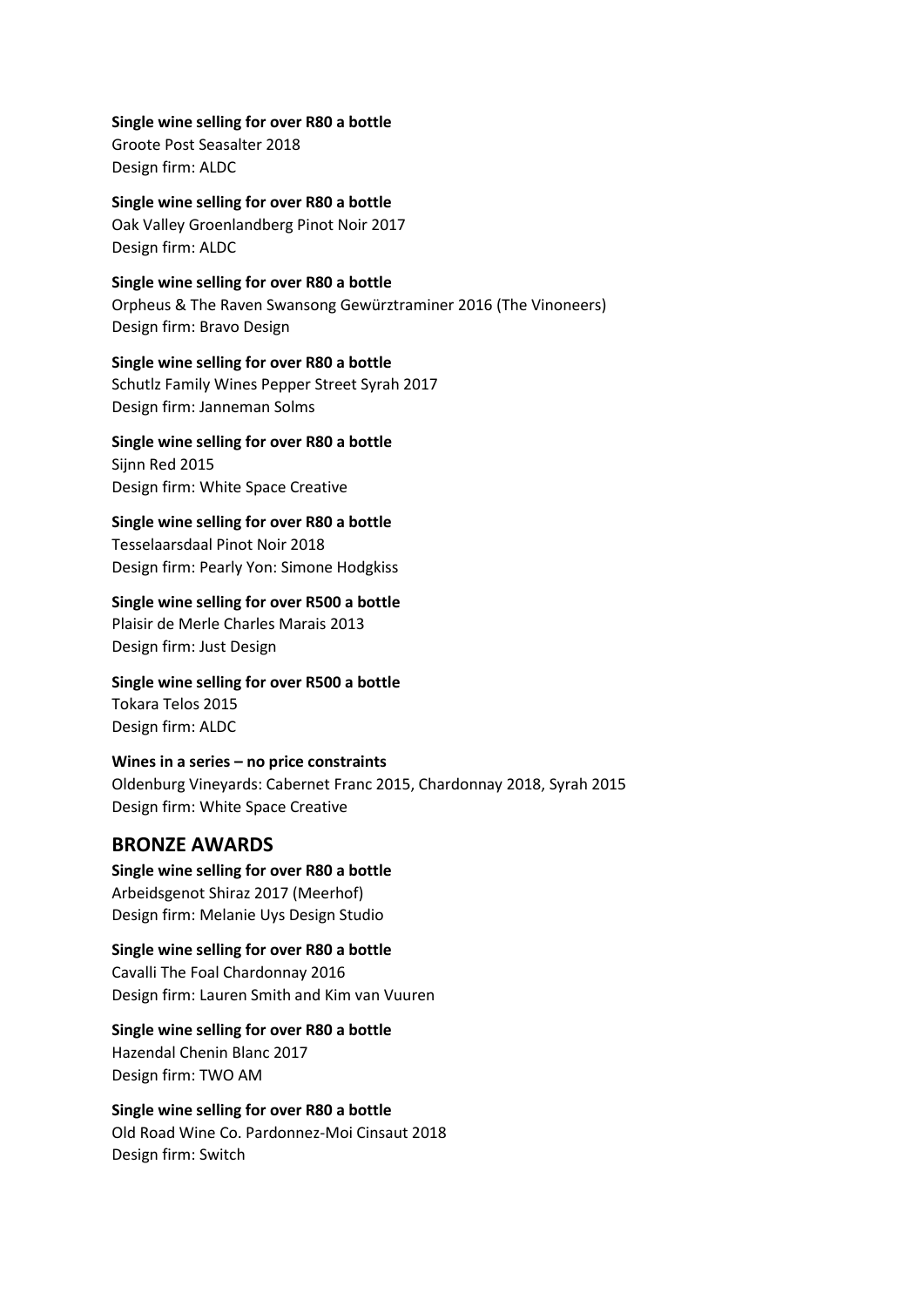**Single wine selling for over R80 a bottle** Sijnn White 2017 Design firm: White Space Creative

**Single wine selling for over R80 a bottle** Spider Pig Roam Piggy Roam 2015 Design firm: Kelsie Blake/Publicis Machine

**Wines in a series – no price constraints**

<CL˚: Red Blend 2017, White Blend 2018 (Oldenburg Vineyards) Design firm: White Space Creative

**Wines in a series – no price constraints** Backsberg Tread Lightly: Chenin Blanc 2018, Pinotage 2017, Rosé 2018 Design firm: Fanakalo

**Wines in a series – no price constraints** Klippenkop: Cabernet Sauvignon 2018, Chenin Blanc 2018, Merlot 2017, Pinotage 2016 Design firm: Frolik

**Wines in a series – no price constraints** Oak Valley: Beneath The Clouds 2018, Fountain of Youth 2018, Sounds of Silence 2017, Stone & Steel 2018 Design firm: ALDC

**Wines in a series – no price constraints** The Grapesmith: Die Kluisenaar 2016, Mediterraneo 2016 (Simonsig) Design firm: ALDC

**Wines in a series – no price constraints**

Woolworths Signature Series: Chardonnay from De Wetshof 2017, Pinotage from Beyerskloof 2017, Sauvignon Blanc from Savage Wines 2018 Design firm: Woolworths Design Agency

## **COMMENDED**

**Single wine selling for over R80 a bottle** Black Elephant Vinters & Co. The Dark Side of the Vine 2016 Design firm: Trompe Le Monde

**Single wine selling for over R80 a bottle** Botha Wynkelder Amyah Chenin Blanc 2018 Design firm: Kelly Squirrel

**Single wine selling for over R80 a bottle** Focal Point Chardonnay 2017 Design firm: Adam's Rib

**Single wine selling for over R80 a bottle** Hazendal Scarlet Sails MCC 2014 Design firm: TWO AM